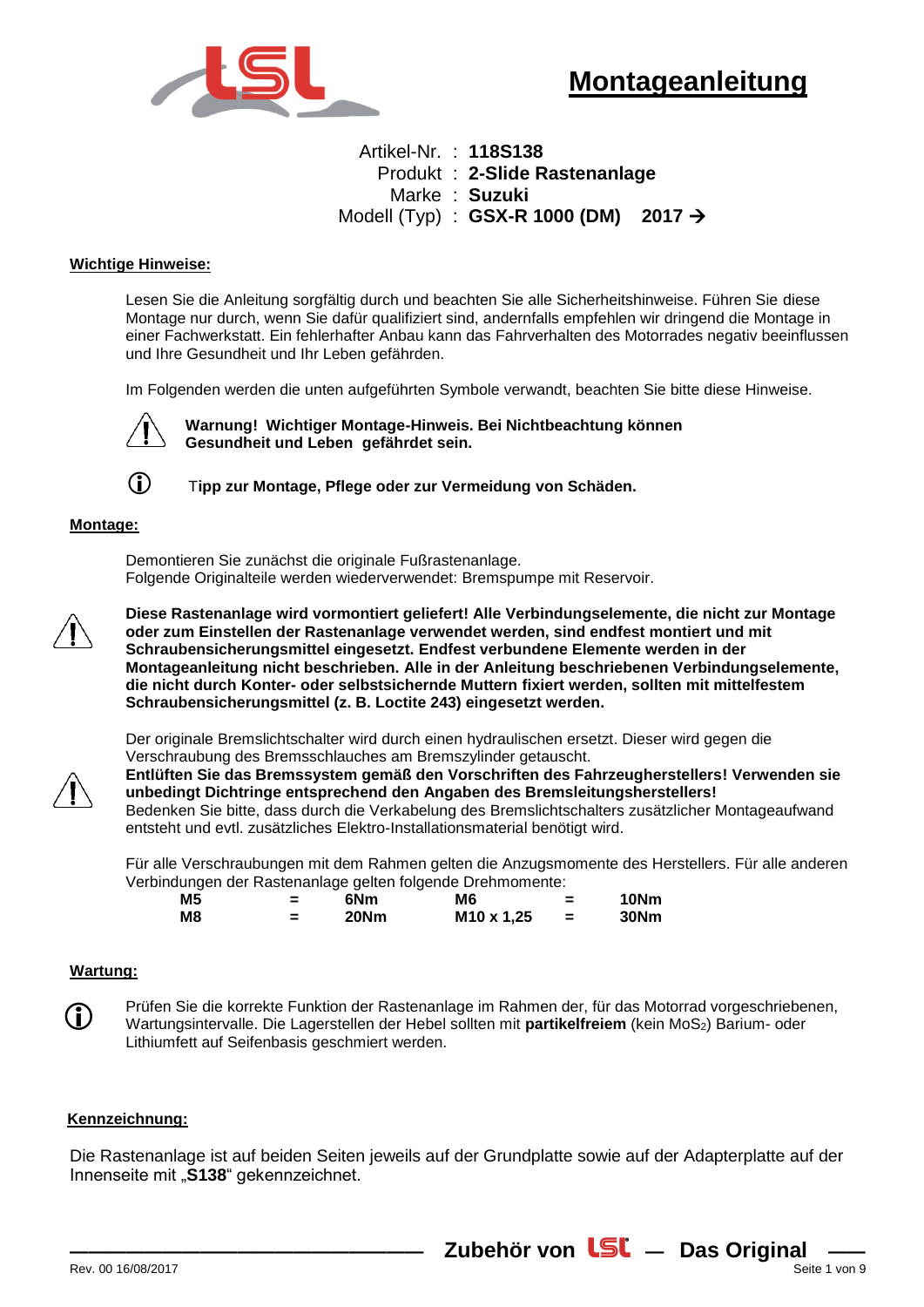# **Montage links:**



Position des Schalthebels durch verdrehen der Schaltstange bestimmen**, danach die Einstellung durch festziehen der Kontermuttern fixieren!**

**Zubehör von LSL** - Das Original -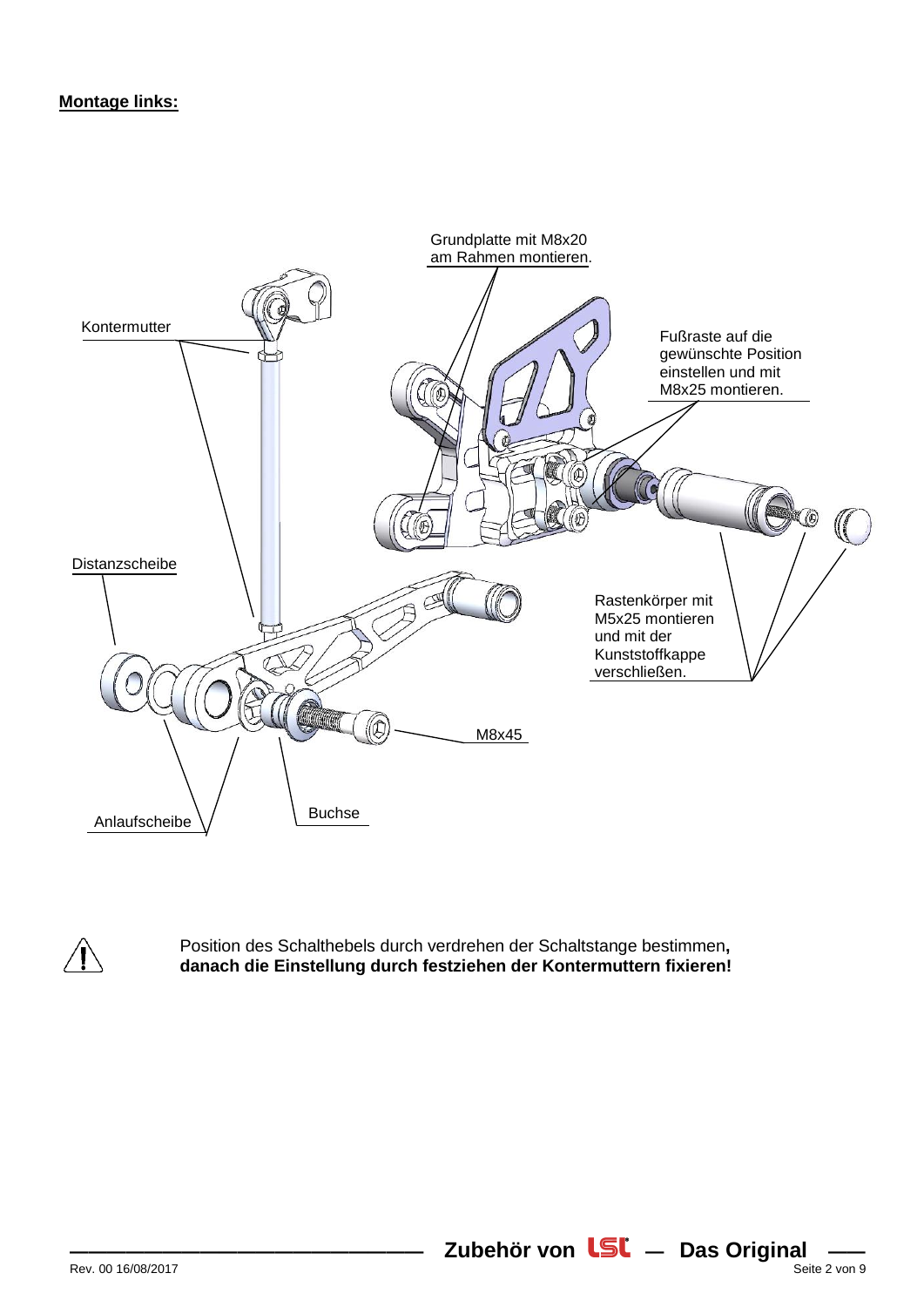## **Montage rechts :**

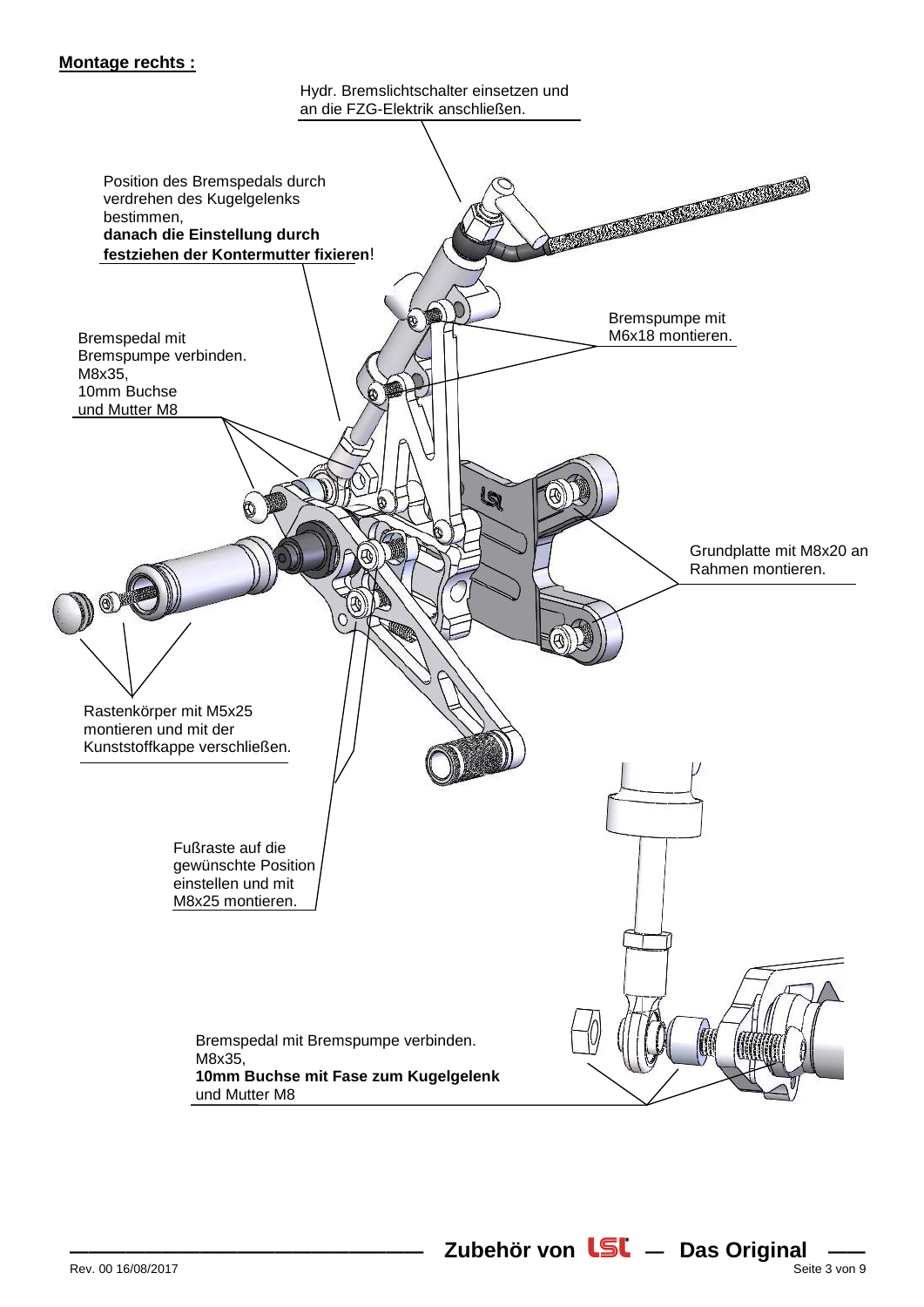

# Part-No. : **118S138** Product : **Rear Set, adjustable** Brand : **Suzuki** Model (Type) : **GSX-R 1000 (DM) 2017**

#### **Important:**

Read this instruction manual carefully and mind all warnings and tips. You should do this work only if you're qualified; otherwise we recommend this mounting to be done by a qualified workshop. Improperly mounting of this kit can reduce the driveability of the motorcycle and may be a risk to your health and life. Test brake and gear shifting indoor, after installing rear set. If anything is not operating properly or braking efficiency is poor, testing on the road may result in death or serious injury!

Special works are marked with the following signs. Please take special care on these works.



**Warning! Important mounting instruction. It shows risks to your life and health.**

**Tips for mounting and maintenance or to avoid damage.** 

#### **Fitting:**

Remove stock rear sets. The following parts will be used for your new rear set: gear-box lever and brake cylinder with reservoir.



**Rear sets are delivered pre-assembled! All fastening elements, which are not used for mounting or adjusting the rear set, are fitted with tightening torque and bolt adhesive. Those fastening elements are not mentioned in this instruction. All mentioned fasteners, which are not secured by counter- or self-locking nuts, should be installed with medium bolt adhesive (e.g. Loctite 243).**

The original brake-light switch has to be replaced by a hydraulic one. It replaces the banjo bolt that fixes the brake hose on the brake cylinder.



**Follow the vehicle manufacturer's instruction for bleeding the brake system! Use only seal rings according to the brake hose manufactures' instructions.** Please mind that additional work occurs by connecting the brake-light switch to the harness and some material for wiring and connecting may be necessary.

The tightening torques for connections to the frame refers to the manufacturer's instructions. Use the following torques for all the other bolted connections:

| = | 6Nm  | $=$ | 4.43lbf ft  |
|---|------|-----|-------------|
| = | 10Nm | =   | 7.38lbf ft  |
| = | 20Nm | =   | 14.75lbf ft |
| = | 30Nm | =   | 22.13lbf ft |
|   |      |     |             |

#### **Maintenance:**



Periodically proof all functions during service intervals. Use **particle free (no MoS2)** lithium or barium soap grease to maintain lever bushings.

### **Identification:**

The rear set is marked on both sides on the base plate and on the adapter plate on the inside with "**S138**".

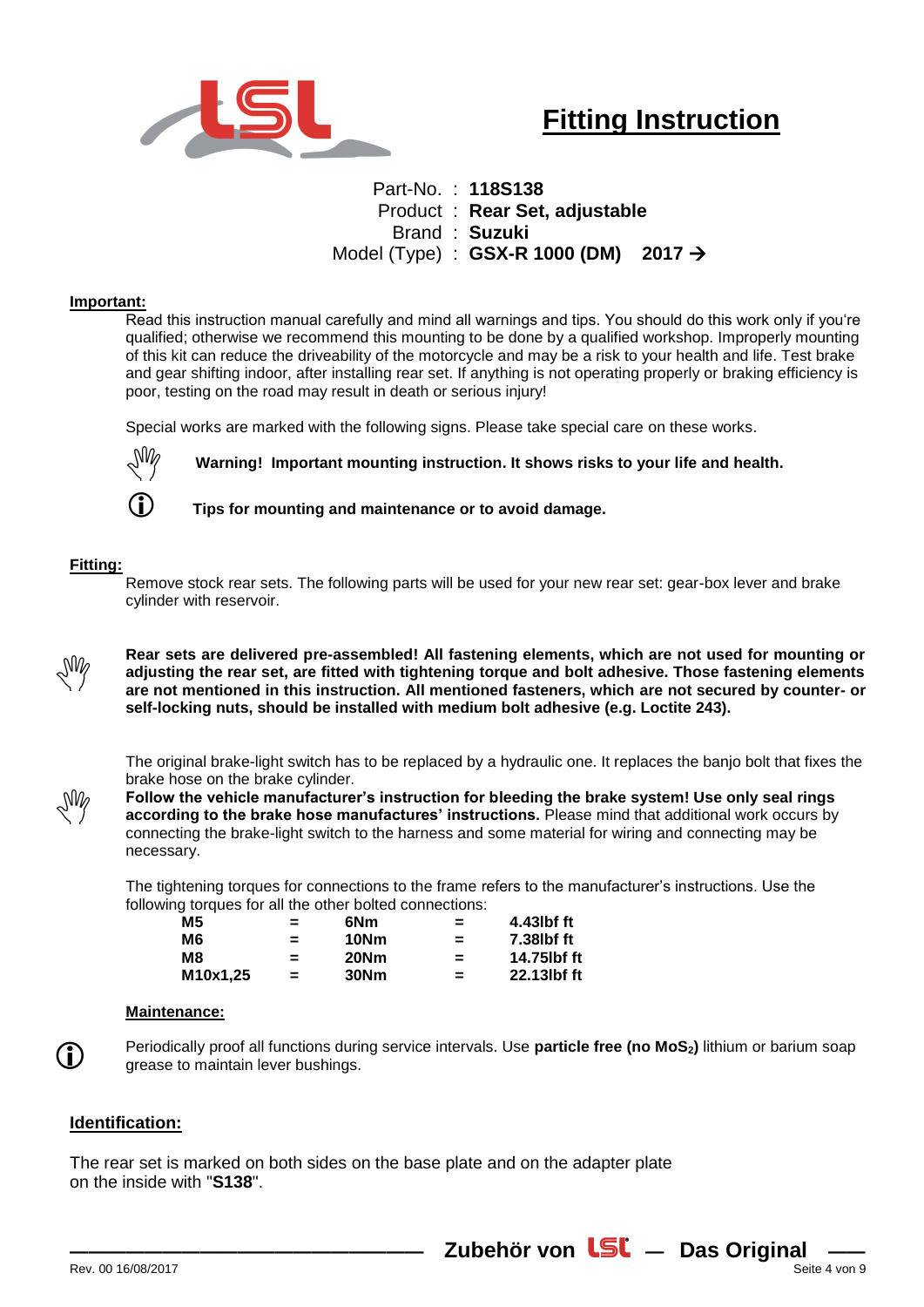



Position of the shift lever by rotating the shift rod, **then fix the adjustment by tightening the locknuts!**

**Zubehör von LSL** - Das Original -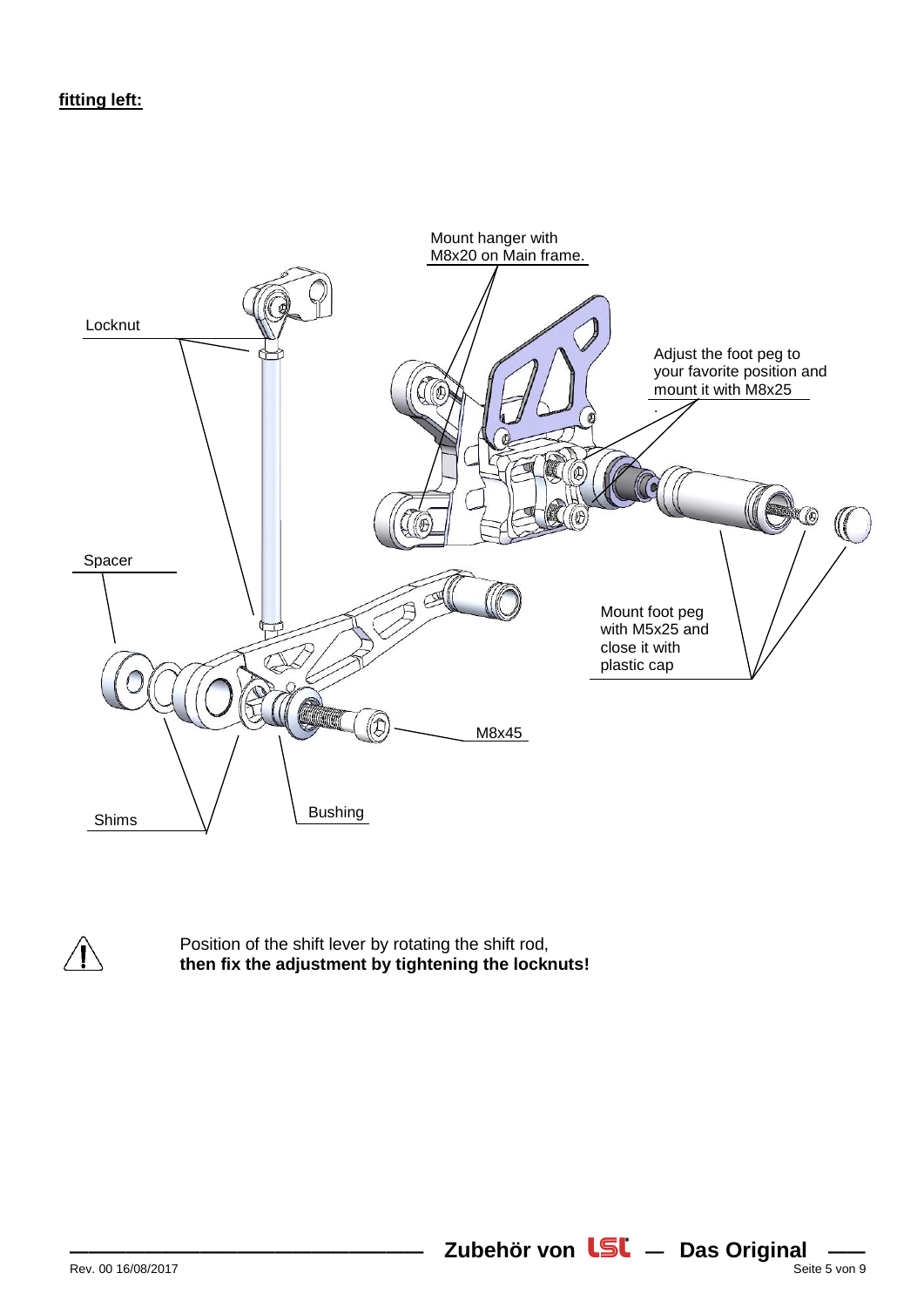# **fitting right :**

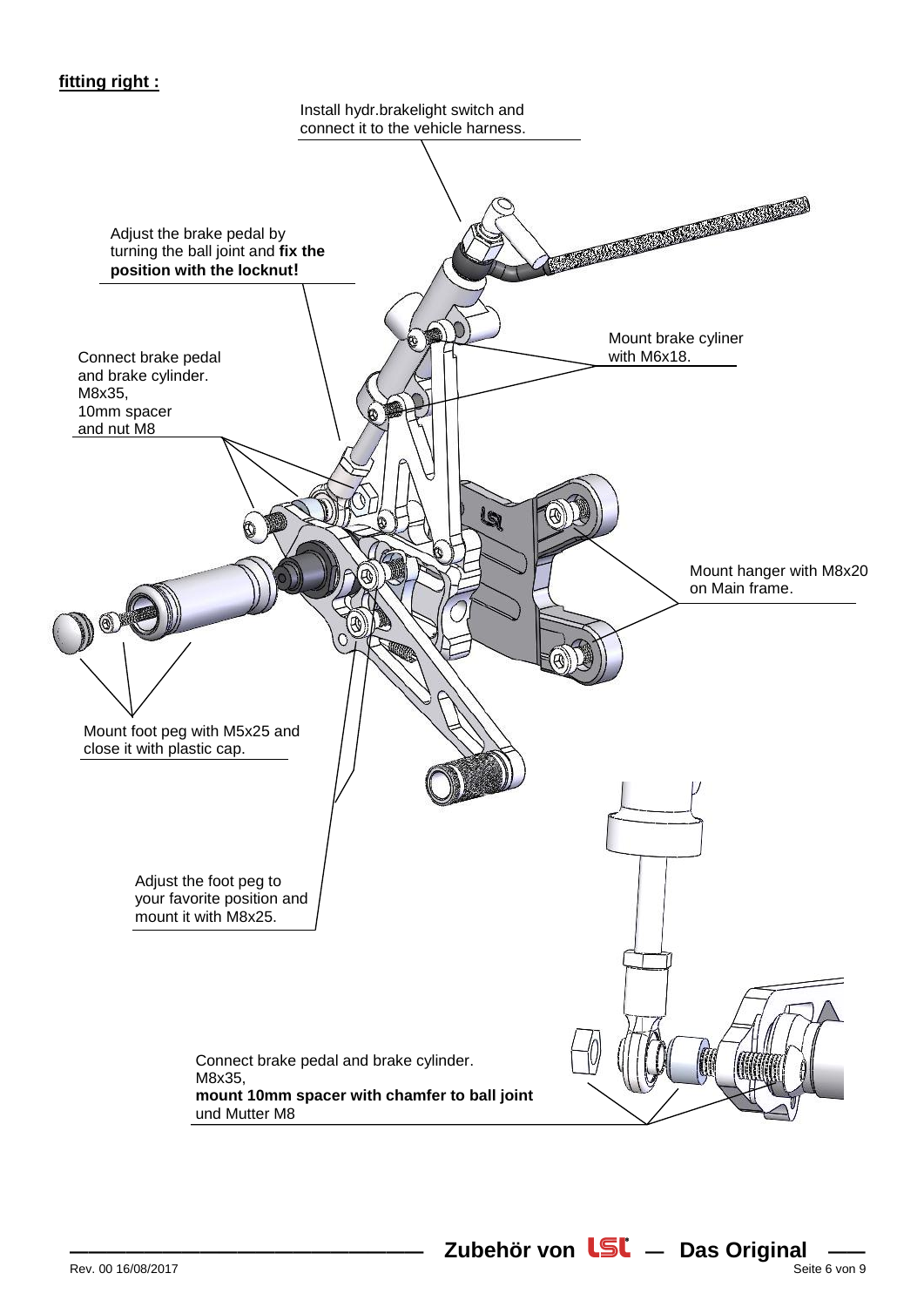

N°article : **118S138** Produit : **Commandes reculées 2-Slide**  Application : **Suzuki** Modèle (type) : **GSX-R 1000 (DM) 2017** 

## **Mentions importantes:**

Lisez attentivement les instructions de montage et tenez compte des directives de sécurité. Si vous n'êtes pas mécanicien, nous vous recommandons le montage dans un atelier spécialisé. Le montage incorrect peut influencer la conduite de manière négative et mettre en danger votre santé et votre vie.

Soyez attentif aux symboles suivants et suivez les directives.



 **Attention! Directive de montage importante. Signale un danger pouvant atteindre votre santé ou votre vie.**

 **Information facilitant le montage, l'entretien ou prévenant des dommages possibles.**

### **Montage:**

Supprimez la commande d'origine. Les pièces d'origines suivantes seront réutilisées : maître-cylindre de frein avec réservoir.



**Cette commande reculée est livrée pré-montée! Toutes les pièces d'assemblages ne servant pas au montage ou à l'ajustement de la commande sont déjà serrées et munies d'un produit de freinage des filetages. Ces assemblages ne sont pas mentionnés dans cette notice de montage. Tous les assemblages décrits et non fixés par des contre-écrous ou des écrous autobloquants devront être munis d'un produit de freinage de vis (p.ex.: Loctite 243).**

Le contacteur de feu de stop arrière est remplacé par un contacteur hydraulique. L'échanger contre le vissage de la durite de frein au maître-cylindre.



**Purgez le système de freinage d'après les consignes du fabricant! Utilisez les garnitures de joint préconisées par le fabricant de durits de freins!** 

Le câblage électrique du contacteur de feu stop demande plus de temps et éventuellement du matériel d'installation électrique supplémentaire.

Serrez tous les assemblages au cadre par vis aux couples préconisés par le constructeur. Pour tous les autres vissages de la commande utilisez les couples de serrage suivants :

| <b>M5</b> | $\overline{\phantom{a}}$ | 6N <sub>m</sub> | M6                     | 10Nm |
|-----------|--------------------------|-----------------|------------------------|------|
| M8        | -                        | <b>20Nm</b>     | M <sub>10</sub> x 1,25 | 30Nm |

#### **Entretien:**

Contrôlez le bon fonctionnement de la commande à chaque service prévu pour votre moto. Graissez les points de fixation des leviers avec de la graisse de Baryum ou de Lithium **exempt** de particules (pas de  $MOS<sub>2</sub>$ )

#### **Repérage:**

(i)

La commande est munit des deux côtés du repère **S138** sur la plaque de réception et sur la plaque d'adaptation côté intérieur.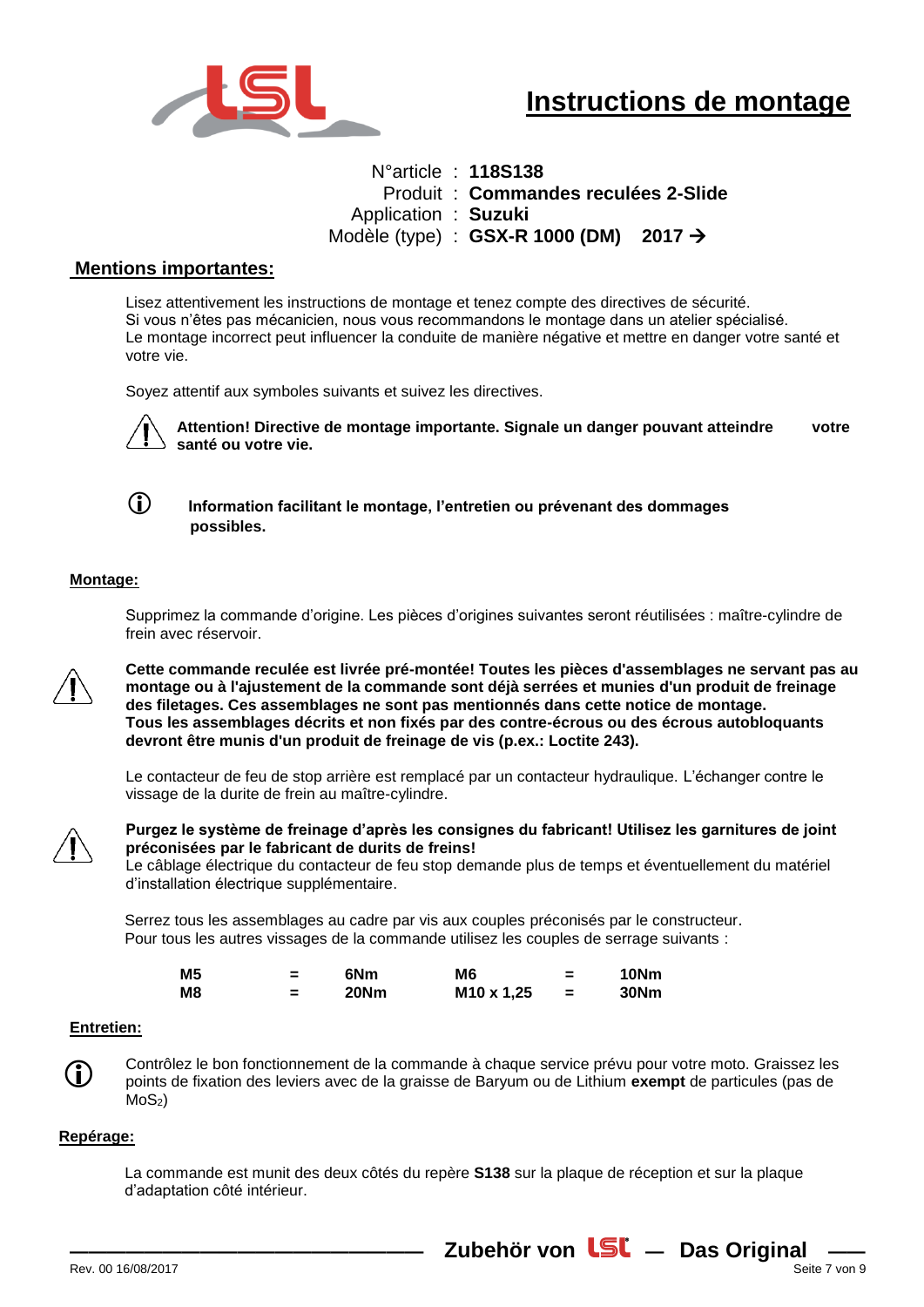



Ajustez la position du sélecteur en tournant la tige de commande **et fixez en serrant l'écrou!**

**Zubehör von LSL** - Das Original  $\frac{1}{\text{Set}}$